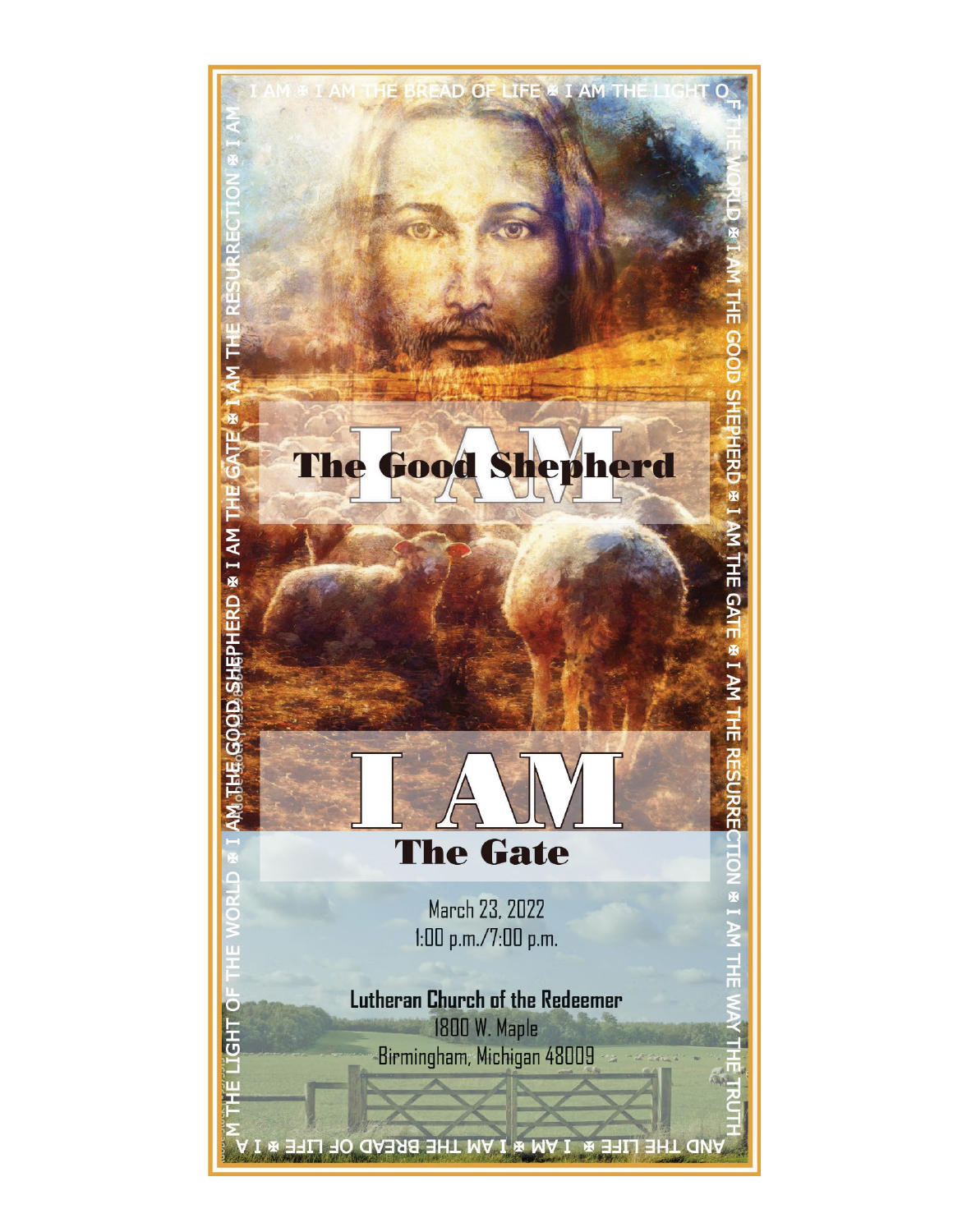# I AM STATEMENTS March 23, 2022 Theme: I Am The Good Shepherd / I Am The Gate

# **As We Gather**

"I Yam What I Yam" said Popeye the sailor man. It was a way to identify who he was, a sailor man. This Lent our theme will be the great I Am statements of Jesus. Like Popeye, He was identifying who and what He was about. When Jesus says "I Am" He is claiming to be God, and so He is.

# **Prelude**

| <b>Opening Hymn 436</b> | The Lord's My Shepherd, I'll Not Want |
|-------------------------|---------------------------------------|
| (7:00)                  | Rick Helderop, organist               |
| (1:00)                  | <b>Steve SeGraves, pianist</b>        |

- 1. The Lord's my Shepherd, I'll not want; He makes me down to lie In pastures green; He leadeth me the quiet waters by.
- 2. My soul He doth restore again and me to walk doth make Within the paths of righteousness, E'en for His own name's sake.
- 3. Yea, tho' I walk in death's dark vale, yet will I fear no ill; For Thou art with me, and Thy rod and staff me comfort still.

## **Invocation**

P: In the name of the Father and of the + Son and of the Holy Spirit. **C:Amen.**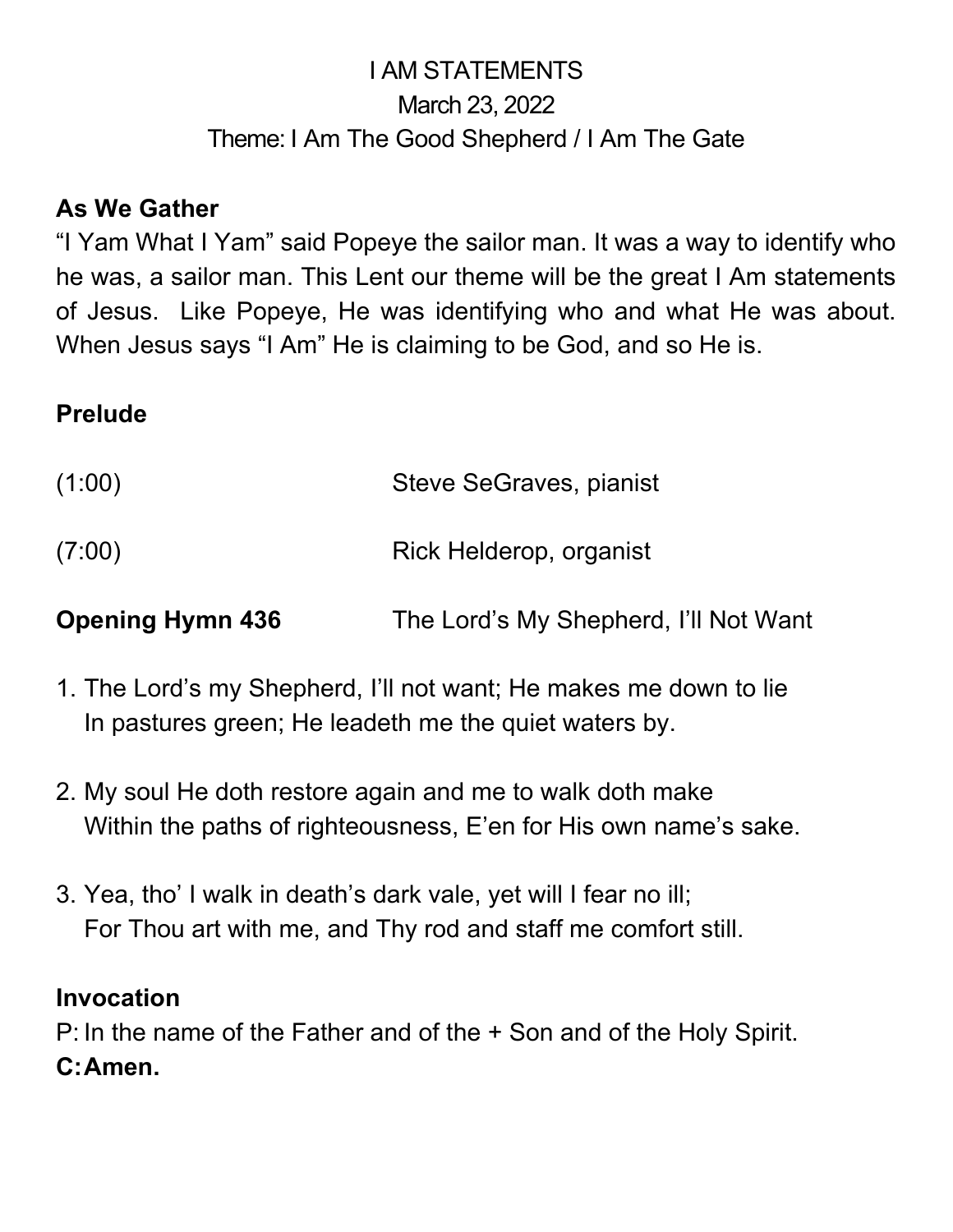# **Responsive Reading**

- P: We lay before the cross today the bag of silver coins, payment given for betrayal of our Lord Judas handed Jesus over to the authorities, hoping finally to force Jesus to demonstrate His power. The mission of Judas succeeded, but in a way he did not expect, and could not bear.
- **C:Lord Jesus, it is easier to be unfaithful to You than to give up our desire for earthly power. Help us say "no" to our quest for this world's kingdoms. Help us say "yes" to the cross.**
- P: Judas pushed Jesus to bring a kingdom of earthly power, with swords and conquests. Jesus established the Kingdom instead in humility and service, with forgiveness, and with sacrifice. God's Kingdom came, strangely enough, not through the shedding of enemy blood, but through the shed blood of its Ruler.
- **C:Lord Jesus, when we are tempted to reshape the Kingdom of God for our own prestige, profit, or power, help us say "no" to the thirty pieces of silver. Help us say "yes" to the cross.**
- P: Judas wanted a king to take away his country's suffering. He received a High Priest who chooses to participate in those sufferings.
- **C:Lord Jesus, the world seeks a life free from suffering. You lived a life made perfect in suffering. Help us say "no" to the way of the world. Help us say "yes" to the way of the cross.**
- P: Almighty God, you allowed Your Son to be perfected through suffering. Remind us today of our High Priest who meets us in our suffering. In our sufferings, teach us obedience; mold us into His image, we pray. Amen.

# **Children's Message - 7 PM**

#### **Old Testament Lesson** Ezekiel 34:11-16

"For this is what the Sovereign Lord says: 'I myself will search for my sheep and look after them. As a shepherd looks after his scattered flock when he is with them, so will I look after my sheep. I will rescue them from all the places where they were scattered on a day of clouds and darkness. I will bring them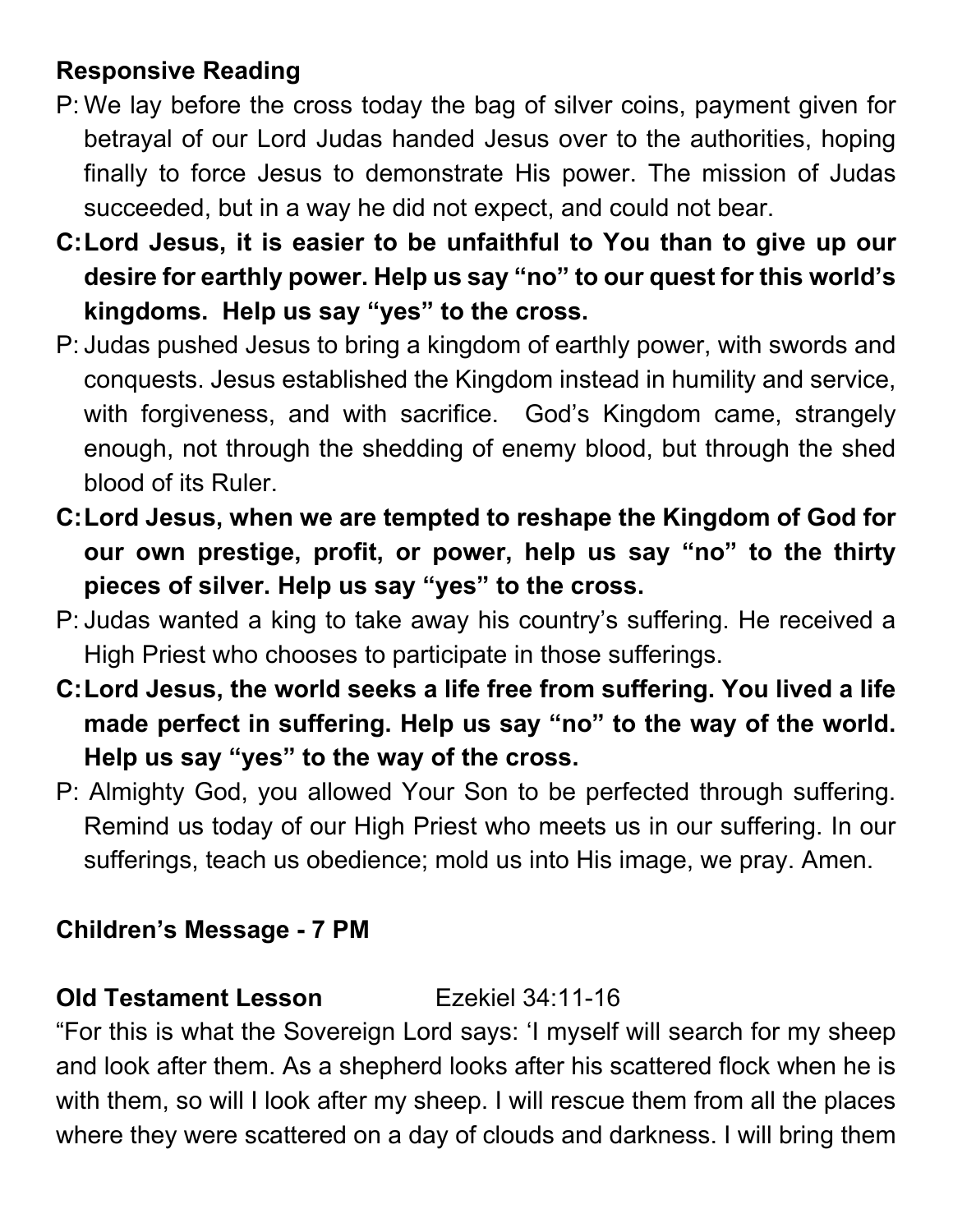out from the nations and gather them from the countries, and I will bring them into their own land. I will pasture them on the mountains of Israel, in the ravines and in all the settlements in the land. I will tend them in a good pasture, and the mountain heights of Israel will be their grazing land. There they will lie down in good grazing land, and there they will feed in a rich pasture on the mountains of Israel. I myself will tend my sheep and have them lie down, declares the Sovereign Lord. I will search for the lost and bring back the strays. I will bind up the injured and strengthen the weak, but the sleek and the strong I will destroy. I will shepherd the flock with justice.'"

#### **Gospel Lesson** John 10:1-18

"Very truly I tell you Pharisees, anyone who does not enter the sheep pen by the gate, but climbs in by some other way, is a thief and a robber. The one who enters by the gate is the shepherd of the sheep. The gatekeeper opens the gate for him, and the sheep listen to his voice. He calls his own sheep by name and leads them out. When he has brought out all his own, he goes on ahead of them, and his sheep follow him because they know his voice. But they will never follow a stranger; in fact, they will run away from him because they do not recognize a stranger's voice." Jesus used this figure of speech, but the Pharisees did not understand what he was telling them. Therefore Jesus said again, "Very truly I tell you, I am the gate for the sheep. All who have come before me are thieves and robbers, but the sheep have not listened to them. I am the gate; whoever enters through me will be saved. They will come in and go out, and find pasture. The thief comes only to steal and kill and destroy; I have come that they may have life, and have it to the full. I am the good shepherd. The good shepherd lays down his life for the sheep. The hired hand is not the shepherd and does not own the sheep. So when he sees the wolf coming, he abandons the sheep and runs away. Then the wolf attacks the flock and scatters it. The man runs away because he is a hired hand and cares nothing for the sheep. I am the good shepherd; I know my sheep and my sheep know me — just as the Father knows me and I know the Father — and I lay down my life for the sheep. I have other sheep that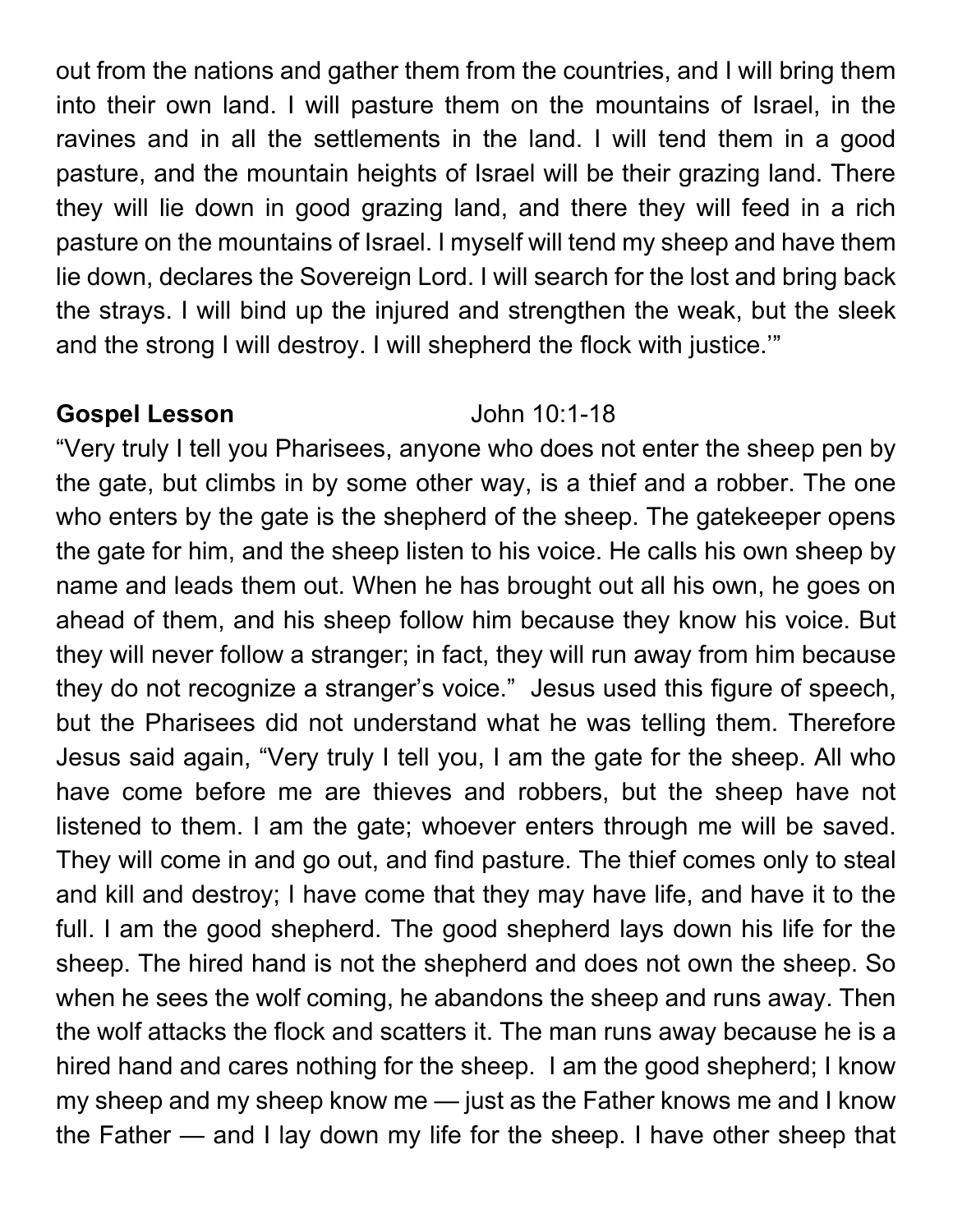are not of this sheep pen. I must bring them also. They too will listen to my voice, and there shall be one flock and one shepherd. The reason my Father loves me is that I lay down my life — only to take it up again. No one takes it from me, but I lay it down of my own accord. I have authority to lay it down and authority to take it up again. This command I received from my Father."

## **Hymn of the Day** Gentle Shepherd

Gentle Shepherd, come and lead us, For we need You to help us find our way. Gentle Shepherd, come and feed us, For we need Your strength from day to day. There's no other we can turn to Who can help us face another day; Gentle Shepherd, come and lead us, For we need You to help us find our way. *(Repeat)*

**Sermon** John 10:1-18 "I Am The Good Shepherd / I Am The Gate" Vicar James Greenwalt

# **Voluntary**

| (1:00) | Precious Lord, Take My Hand - Dorsey |
|--------|--------------------------------------|
|        | Kate DeBoer, vocalist                |

(7:00) The Power of the Cross - Keith & Kristyn Getty Kit Goslin & Nancy Lesinski, vocalists

# **Prayer of the Church**

#### **Lord's Prayer**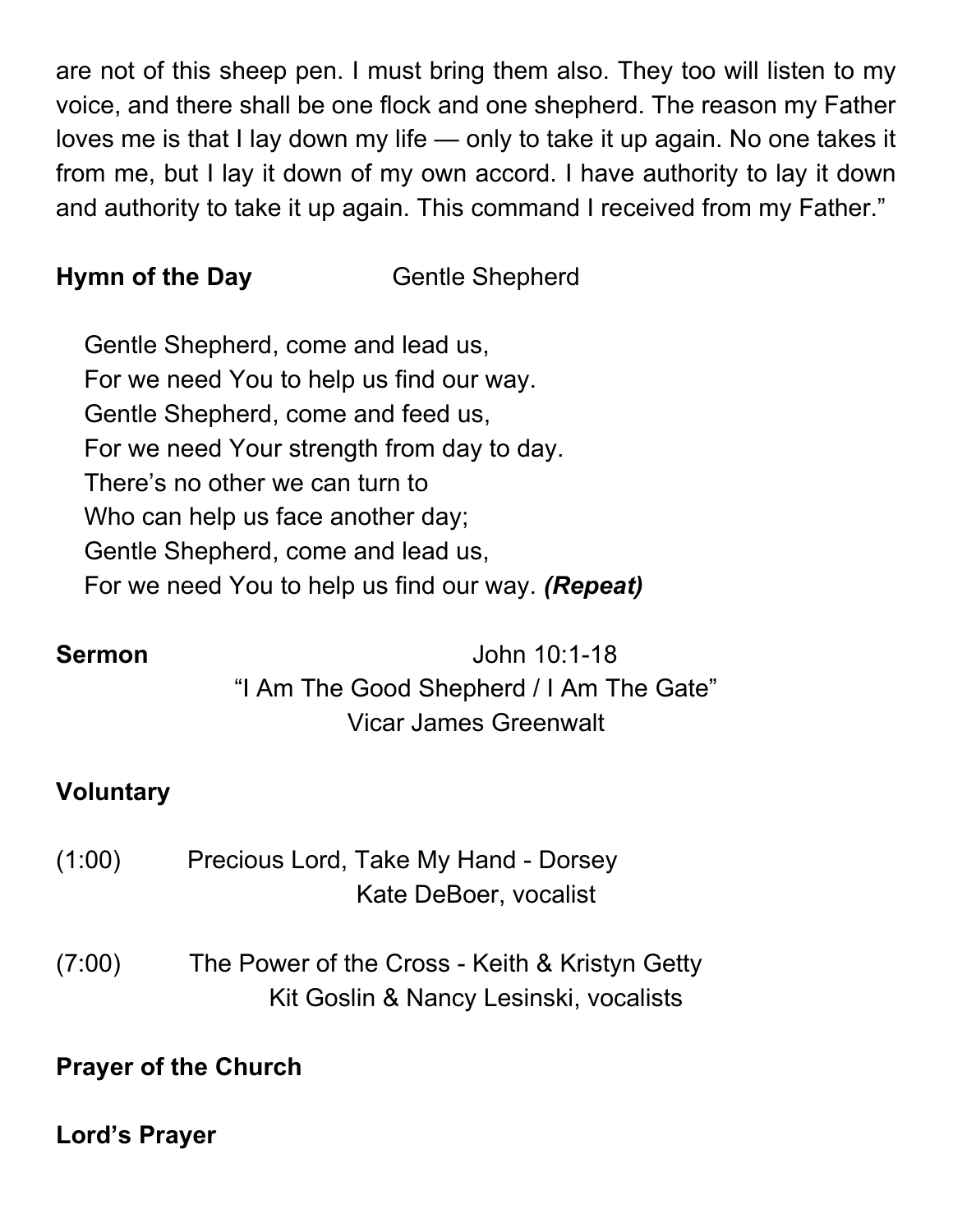# **Benediction**

# **Closing Hymn 648** I Am Jesus' Little Lamb

1. I am Jesus' little lamb, ever glad at heart I am; For my Shepherd gently guides me, knows my need, and well provides me,

Loves me ev'ry day the same, even calls me by my name.

- 2. Day by day, at home, away, Jesus is my Staff and Stay. When I hunger, Jesus feeds me, into pleasant pastures leads me; When I thirst, He bids me go where the quiet waters flow.
- 3. Who so happy as I am, even now the Shepherd's lamb? And when my short life is ended, by His angel host attended, He shall fold me to His breast, there within His arms to rest.

# **Postlude**

| (1:00) | Steve SeGraves, pianist |
|--------|-------------------------|
| (7:00) | Rick Helderop, organist |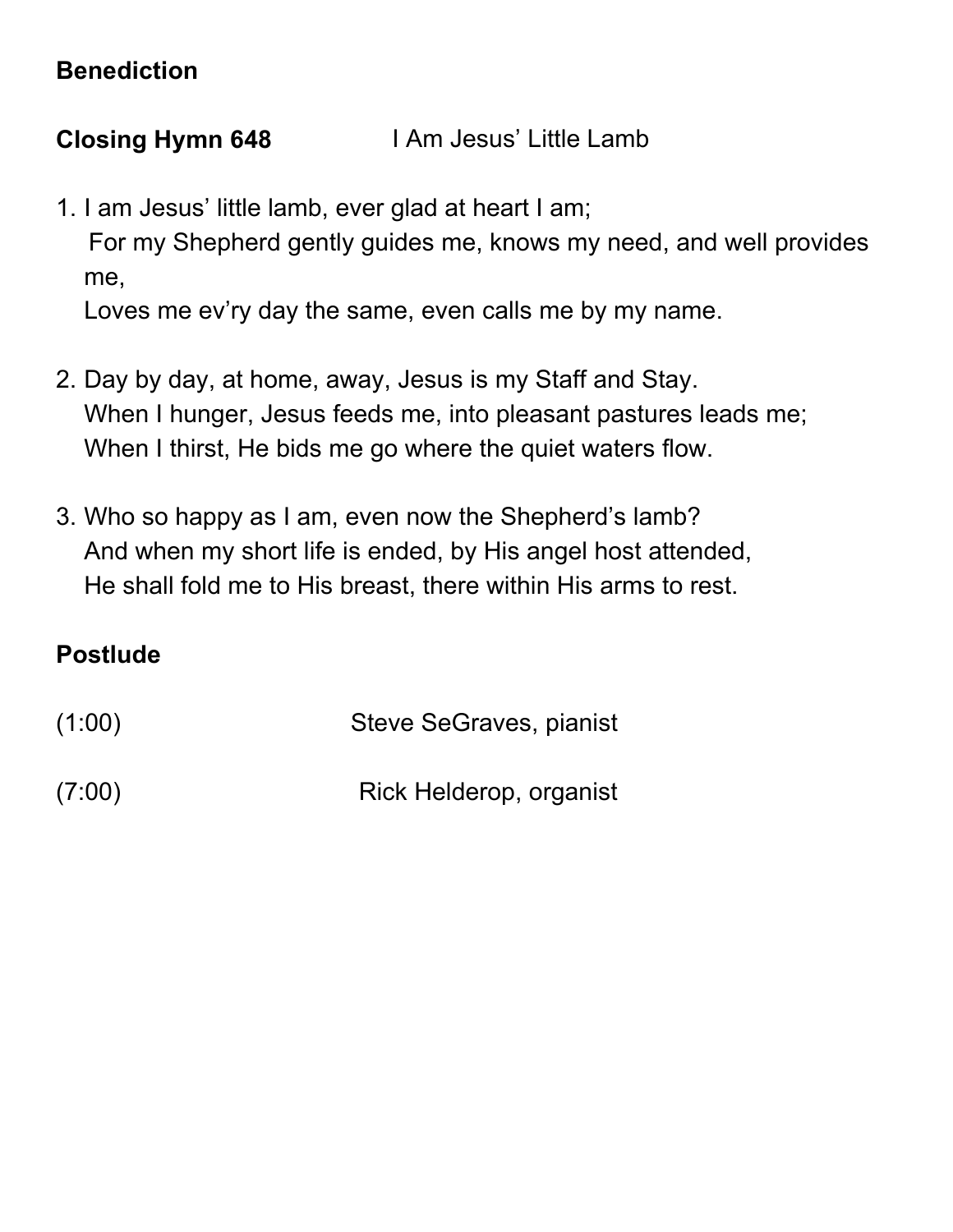**EXERERE** 

Thanks and appreciation to: Kate DeBoer, Kit Goslin, & Nancy Lesinski for providing special music at the services.

**Acolytes** 7:00 - Eve Tice and Johnny Friedrich

Ushers

1:00 - Bob Stewart

7:00 - Ken Baetz, captain; Paul Chesna, Cliff Clark, Ray Dobring, Bruce Helmke, Bill Leahy, Mike Raezler

Altar Guild

Barb Grattan, Karen Rose, Sara Amos, Jennifer Dobring, Robin Swift, Carole Citron, Polly Millichamp

> Audio/Video Operators 7:00 - Jim Endress and David Hardoin

> > Our Lenten Meal Preparers: (lunch): Michele Margosian (supper): Women's Ministry

Rev. Randall J. Schlak, Senior Pastor James Greenwalt, Vicar